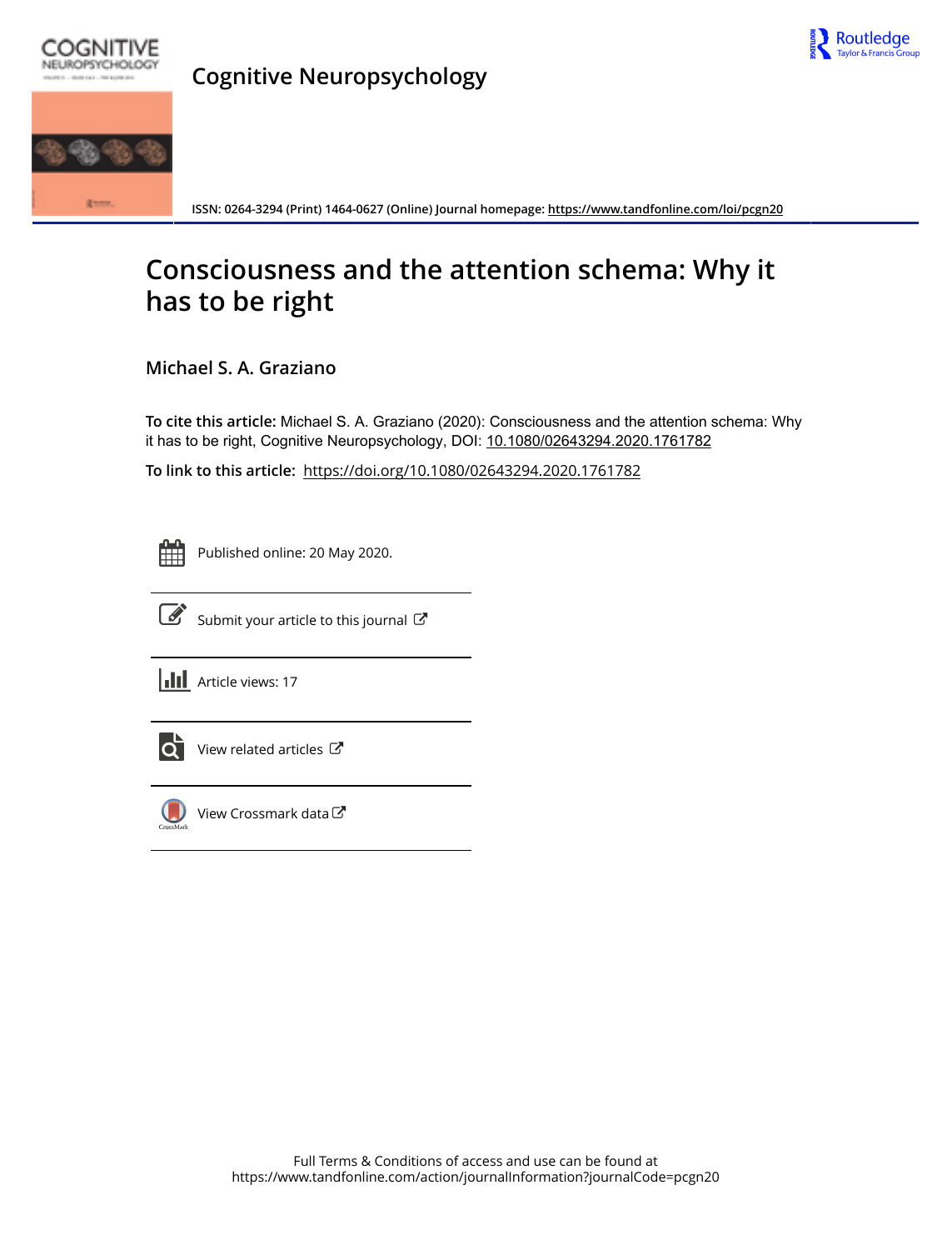#### <span id="page-1-0"></span>ARTICLE COMMENTARY

Routledge Taylor & Francis Group

Check for updates

# Consciousness and the attention schema: Why it has to be right

### Michael S. A. Graziano

Department of Psychology, Princeton University, Princeton, NJ, USA

#### **ABSTRACT**

This article describes some aspects of the underlying logic of the attention schema theory (AST) of subjective consciousness. It is a theory that distinguishes between what the brain actually, physically has, what is represented by information models constructed in the brain, what higher cognition thinks based on access to those models and what speech machinery claims based on the information within higher cognition. It is a theory of how we claim to have an essentially magical, subjective mind, based on the impoverishment and reduction of information along that pathway. While the article can stand on its own as a brief account of some critical aspects of AST, it specifically addresses questions and concerns raised by a set of commentaries on a target article.

#### ARTICLE HISTORY

Received 27 January 2020 Revised 19 March 2020 Accepted 17 April 2020

**KEYWORDS** Consciousness; awareness; attention; theory of mind; social cognition

#### Introduction

In the target article for this issue (Graziano et al., [2020\)](#page-9-0), my colleagues and I suggested that several current theories of consciousness are compatible with each other, and that the connectivity between them becomes especially clear in the context of the attention schema theory (AST), the mechanistic theory of subjective experience that we proposed. I warmly thank everyone who contributed commentaries responding to that article. Every response presented a useful, well-reasoned point of view, some agreeing with our primary arguments, some directly opposed. In every case, I value the comments and the pointers to a larger literature, and I hope the overarching discussion has been helpful to everyone.

Many of the commentaries supported our arguments or amplified them by adding new ideas to the larger story (e.g., Blackmore, [2020](#page-9-0); Dennett, [2020;](#page-9-0) Frankish, [2020](#page-9-0); Prinz, [2020;](#page-10-0) Romo & Rossi-Pool, [2020;](#page-10-0) Vernet et al., [2020](#page-10-0); Yankulova & Morsella, [2020\)](#page-10-0). Some of the commentaries presented counter-arguments mainly centred on AST itself. If AST is incorrect or seriously incomplete, then it cannot contribute significantly to a standard theory of consciousness. The best way I can respond to these commentaries, therefore, is to explain why AST makes sense. Rather than address each commentary separately, repeating the arguments that the authors expressed better in their

own words, I've collapsed the arguments into three main categories. These three concerns about AST were especially well represented and I hear them often.

First, some ask how an attention schema can possibly explain a subjective feeling. How could having a bundle of information in the brain – information that describes attention – cause anyone to be subjectively aware of anything? For example, one argument is that consciousness – subjective experience, the what-itfeels-like component – is something we really do have, not something we merely think we have or say we have. Consciousness is not an illusion but an actuality. Yet AST appears to be an explanation for how a machine "thinks" and "says" it has consciousness, not an explanation for how a brain actually is conscious. (Comments that make this point or a similar point include Brown & LeDoux, [2020;](#page-9-0) Gennaro, [2020;](#page-9-0) Lane, [2020](#page-9-0); Masciari & Carruthers, [2020](#page-10-0); Rosenthal, [2020](#page-10-0)).

Second, and in contrast to the first point, some argue that consciousness is, indeed, an illusion (Blackmore, [2020;](#page-9-0) Dennett, [2020](#page-9-0); Frankish, [2020\)](#page-9-0). Yet the target article seems to describe AST coyly, refusing to call it an illusionist theory when it obviously is one. Why not admit that consciousness is an illusion?

The third, and most common concern about AST is: why focus on attention? Surely consciousness is much larger than attention, encompassing many more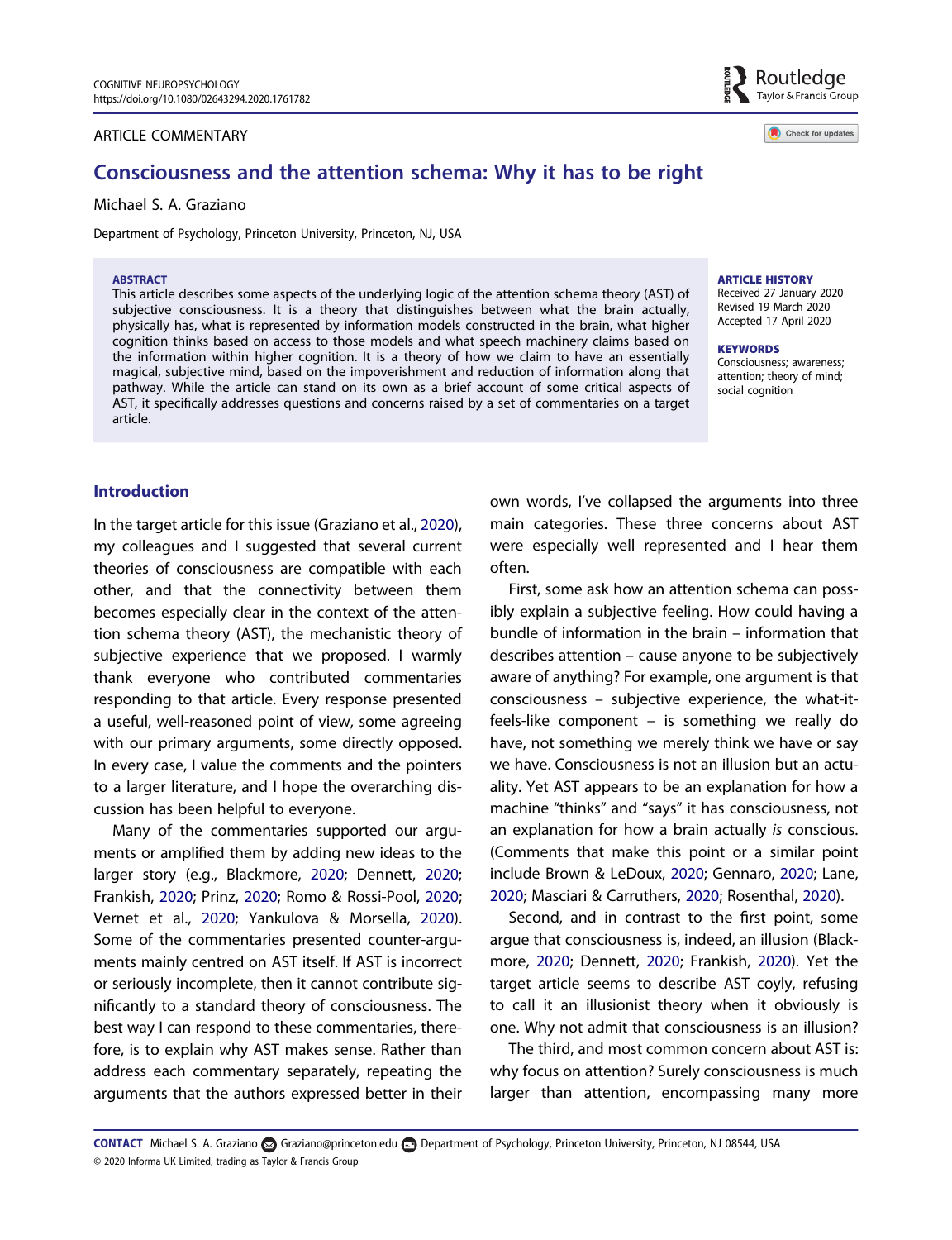<span id="page-2-0"></span>processes hosted by the brain. Why not propose a more general "mind schema" or other related schemas instead of only an attention schema? (This question is represented in many of the comments, including: Frankish, [2020](#page-9-0); Lane, [2020;](#page-9-0) Metzinger, [2020](#page-10-0); Panagiotaropoulos et al., [2020;](#page-10-0) Prinz, [2020](#page-10-0)).

All of these concerns about AST can be addressed by carefully considering the building blocks of the theory. Here I will explain the theory from a new angle, laying out certain aspects of the underlying logic that address these three specific concerns. In the final two sections, I will also address two questions about AST raised in the commentaries that are not concerns so much as requests for clarification.

I am aware that I've titled this reply in a provocative way, but I will try to argue that an attention schema, when properly understood, has an intrinsic logic that is hard to escape, and it is likely to be a crucial part of the larger system we call consciousness.

#### Real objects and models of them

To start, I will put consciousness aside and discuss an analogy that should be uncontroversial. The analogy will allow me to discuss the difference between having something and thinking you have it. I'll focus on the body schema, and in particular the arm schema – a topic that I studied for many years.

You have an arm, a part of physical reality (see the left side of Figure 1A). The brain constructs a model of the arm – the arm schema (also shown in Figure 1A). The model is information – a simulation of an arm. It is based partly on sensory information coming from the arm, but much of it is internally generated. One demonstration of its internally generated nature is that if your arm is amputated, the model can linger on – a phantom limb.

The arm schema is rich in detail, but not complete. It includes information about the joint degrees of freedom, the overall shape and structure of the arm and hand, inertia, viscosity, how the arm might interact with other body parts (e.g., if you move in a certain way your hand will hit your stomach), and predictive information about how internally generated commands will make the arm move here or there. The model is lacking many details of the arm – it doesn't contain information about individual muscle attachments, or bone shape, or the proteins that cause muscle contraction – information the brain doesn't need to know



Figure 1. How the brain might model, gain cognitive access to, and speak about, objects or processes in the real world. (A) The arm schema represents a real arm and allows us to think about and talk about our limbs. (B) The complex pattern of blood flow in the brain lacks a model in the brain and thus we cannot directly introspect and report about it, though we can learn about it intellectually. (C) Visual objects such as hamburgers are modelled in the visual system. Information from the visual model can reach cognition and speech. (D) In the attention schema theory, the physical process of attention is represented in the brain by a model, allowing us to directly introspect about, think about, and talk about it. When we do so, we describe it as subjective awareness. The model can make mistakes, hence awareness can sometimes dissociate from attention. [To view this figure in colour, please see the online version of this journal.]

about. The purpose of an internal model is not to be physically accurate or complete, but to be useful. Sometimes the arm schema makes mistakes, especially if we trick it with laboratory manipulations. For example, the arm may be in one position while the model registers it as somewhere else. These mistakes are typically called illusions. Usually, however, the arm model tracks the arm closely.

Higher cognitive systems such as working memory can receive at least some of the information from the arm model (see Figure 1A). From higher cognition, at least some of the information can be used by language machinery and turned into speech (again, see Figure 1A).

Because of the pathway diagrammed in Figure 1(A), you can close your eyes, thereby blocking any visual confirmation, and still introspectively know about your arm, think about your arm, and talk about it. You can accurately say, "My arm is at my side. Now it's up in the air".

This account of the arm schema and its relationship to cognition and speech is no doubt oversimplified. The boundaries between processes in the brain are more continuous and less modular than indicated in Figure 1(A), and there are a lot more processes than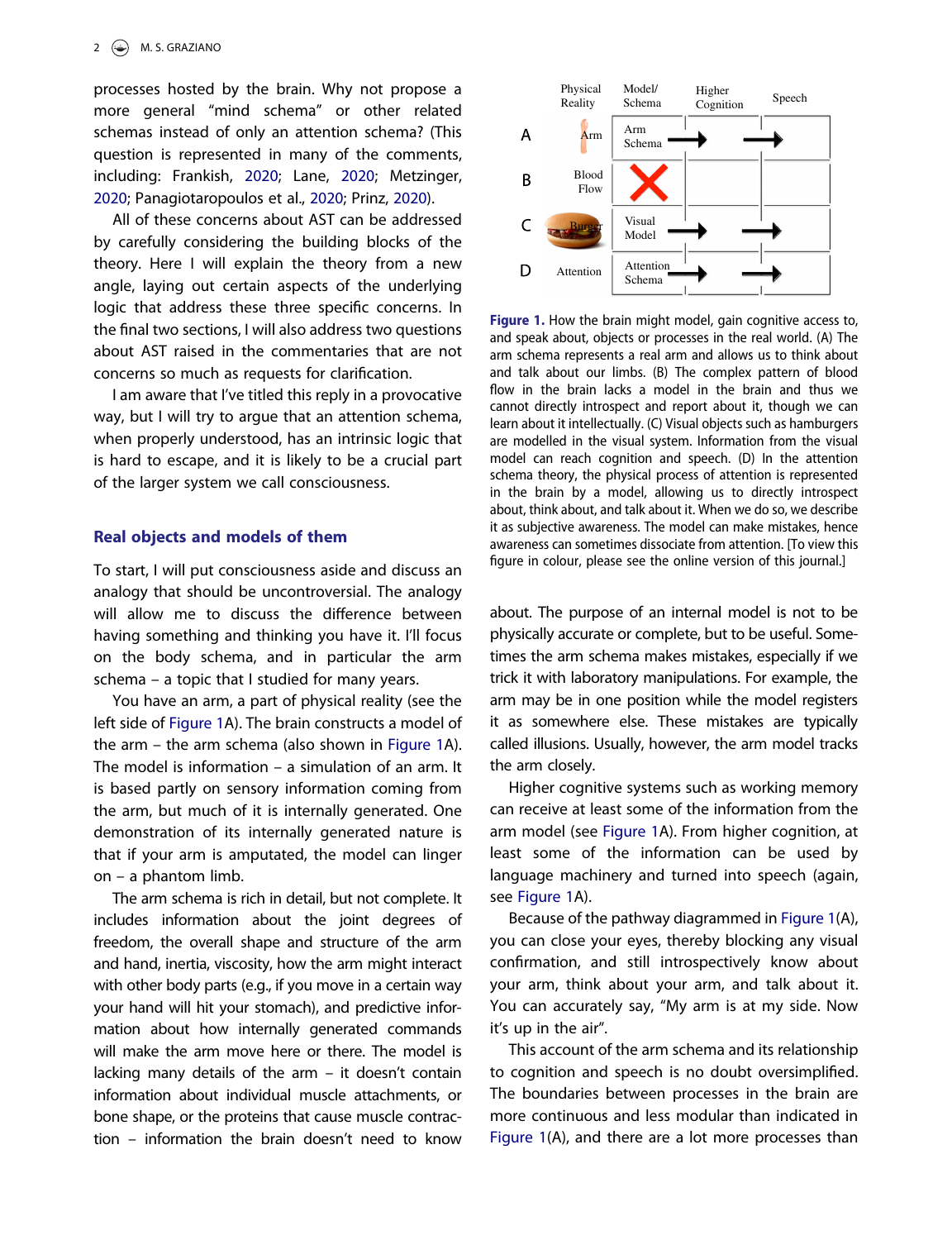are represented here, but the overarching description is essentially correct. Note that I have said nothing about consciousness so far. I have described, in effect, a machine that reconstructs and reports information about its physical body.

I want to point out three obvious properties about the arm and its representation. First, the information becomes impoverished at each step. The real arm is richer in detail and nuance than the model; the model is richer than the information passed to higher cognitive systems; and even less detail and richness can be expressed in speech.

Second, the arm schema is automatic. You can't choose to construct it or choose not to; it's not culturally learned; it's not an intellectual construct; instead, built-in machinery continuously constructs it. Sometimes it reaches your higher cognition and sometimes not, but it is always there.

Third: let's talk about illusions. You can have an illusion if there is a temporary mismatch between the arm schema and reality. A phantom limb is an illusion. So is a laboratory-contrived distortion of the arm schema. A correctly functioning internal model, however, is not normally considered to be an illusion.

Some people may suggest that, philosophically, you could call the arm schema an illusion in all circumstances, because it's never a perfect, or perfectly detailed, representation of the arm. There is always a gap between reality and the model constructed in the brain. Using the term "illusion" in that more inclusive sense makes a philosophical point, but I prefer not to use the word in that way. That philosophical emphasis paints a picture in which the arm schema is a separate entity unmoored to reality, a construct of the brain, a way the brain tricks itself. But the arm schema is anchored to reality and has a specific functional purpose: to represent the arm. When it is doing its job effectively, it is not well described as an illusion. It's a model. It's a representation. It's the brain's useful caricature of the arm. Given the constraints on the brain's processing ability, it is necessarily always true that what we think we have and say we have is a distortion or simplification of what we actually have.

For the sake of clarity through the rest of this piece, I will explain what I mean by four specific terms, corresponding to the four columns, from left to right, in [Figure 1.](#page-2-0) First, when I say something is "really" present, I mean that an actual item in a physically real universe exists; in the case of [Figure 1](#page-2-0)(A), an arm. When I say that you "intuit" something, I use the word in an extremely narrow sense, and mean that the brain has constructed an automatic model of it (the arm schema in [Figure 1](#page-2-0)A). The model is present outside of higher cognition, which can sometimes access it. When I say that you "think" something, I mean that higher cognition has accessed the information and is holding or manipulating it. When I say that you "say" or "claim" something, I am referring to the speech machinery that allows you to make a verbal report (the final box on the right side of [Figure 1A](#page-2-0)).

Now, armed with these terms, let us consider a different physically real object: the pattern of blood flow in the brain (see [Figure 1](#page-2-0)B). The brain has a complex, constantly changing pattern of flow through arteries, veins and capillaries. Evidently, however, the brain does not construct a model to monitor its own blood flow. Or, if such a model exists, it has not been discovered yet, and we have no cognitive access to it. People cannot intuit their own brain's blood flow. We can study it scientifically, read about it in a book, and supply cognition with academic information. We can form intellectual constructs. Then we can think and talk and write about it, as I'm doing now. But people cannot gain cognitive access to an automatic, ongoing model of their own brain's blood flow. The brain has many processes, like blood flow, that objectively exist but have no internal model or direct pathway to cognition and speech. The lesson here is: just because the brain has something, does not mean that we can intuit that we have it, think we have it or say we have it.

[Figure 1](#page-2-0)(C) shows an example of an object that the brain does sometimes model. In this case, the object is a visual stimulus, a hamburger. The visual system in your brain constructs a model filled with visual details, texture and colour – a rich bundle of information. Presuming you attend to the hamburger, boosting the strength on that visual model, your higher cognition may also have access to that information, allowing you to think about and talk about the hamburger.

Now let's consider a final example of a physically real item that the brain can potentially model: attention. Diagrammed in [Figure 1](#page-2-0)(D) is the real item (attention), the brain's model of it (the attention schema), cognitive access to the model and the possibility of verbal report. The same pathway, from a real item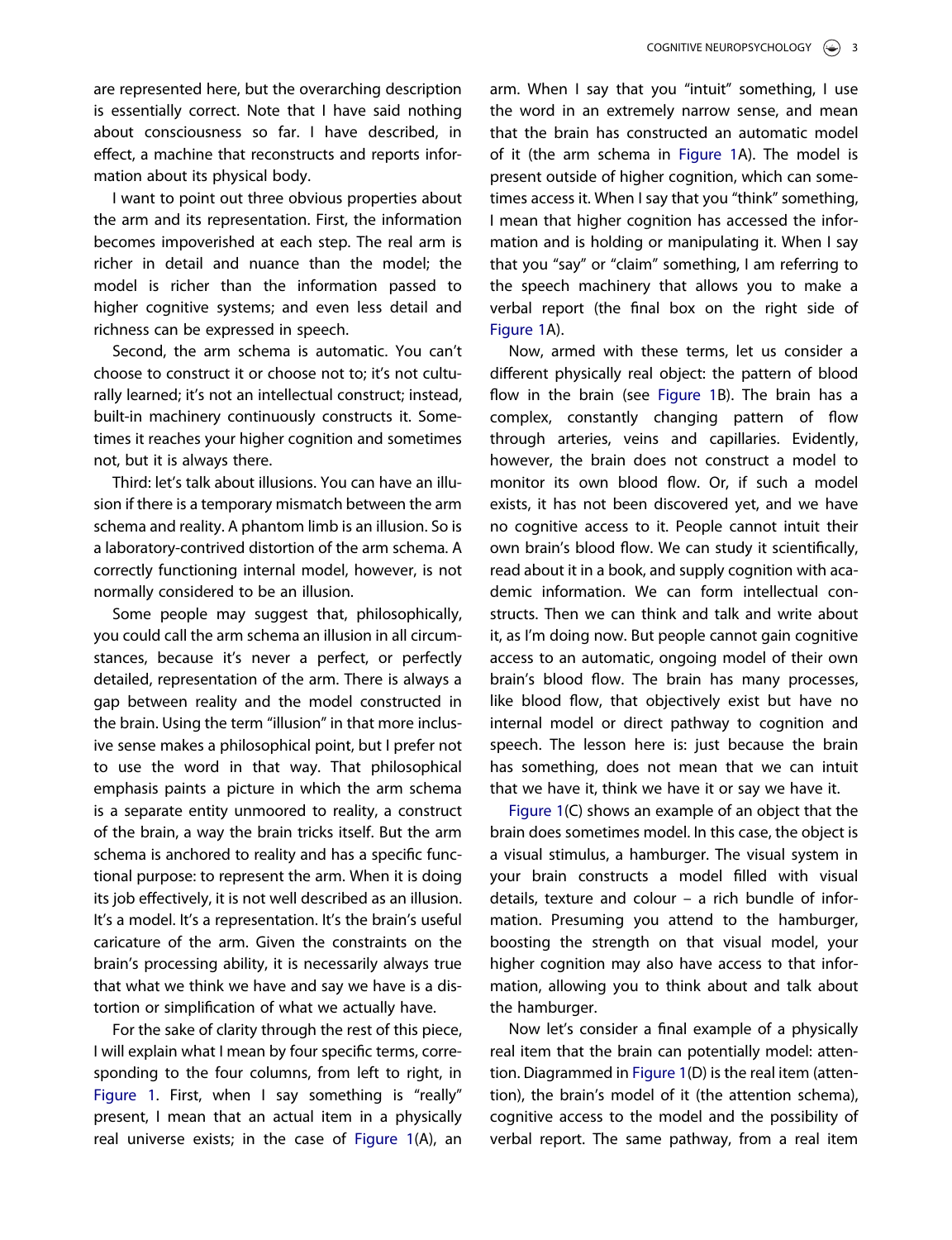<span id="page-4-0"></span>through intermediate steps to a report, is diagrammed here for attention as for concrete objects such as a hamburger or an arm.

I do not like the word attention – it has too many colloquial connotations – but I don't know of a better label. I mean something mechanistic: selective signal enhancement and the consequent deep processing and impact on behaviour. We hypothesized that not only does the brain have attention but also builds a model of it: an attention schema. A growing body of data suggests that some type of an attention schema does indeed exist. Some of the evidence is briefly described and cited in the target article (Graziano et al., [2020;](#page-9-0) see also Guterstam et al., [2018;](#page-9-0) Pesquita et al., [2016;](#page-10-0) Tsushima et al., [2006;](#page-10-0) Vernet et al., [2019](#page-10-0); Webb et al., [2016\)](#page-10-0).

A basic principle of control engineering is that, if you want a system to control something, you should give the system a model of the thing to be controlled. To control the arm, the brain needs an arm schema. To control attention, the brain should, in theory, use an attention schema. Attention is, in some ways, like a hand. It moves from item to item, location to location. Your mind grasps the hamburger, or a sound, or a memory. Attention, however, has many more degrees of freedom than an arm. Attention can be spread or focused, it can be directed in space or to abstract features like color and shape, and attention can move through domains that have nothing to do with the external world – you can direct attention to internal thoughts and memories.

Suppose you are attending to the hamburger. To dispel a common misconception, the attention schema is not information about the hamburger – that is the job of the hamburger model. The attention schema is information about the dynamics of attention itself. Was attention exogenously attracted, or endogenously directed? How fast does attention move through space? How wide or focused is it? How intense is it? Is it being siphoned to a distractor, away from the desired target? What are the likely consequences of attention on memory? On decisionmaking? On movement control? What can attention do? The attention schema, proposed by AST, is a model of attention itself; it treats attention as an active, dynamic object.

How can we recognize an attention schema? Has it been discovered previously, without being recognized as an attention schema? To recognize it, we can search for a specific trait: an attention schema should correlate closely with attention. If you can find evidence of a process that typically co-varies with attention, but that isn't attention – that can sometimes become dissociated from attention – then that thing is a candidate for an attention schema. In the same way, the arm schema closely tracks the arm, and yet can sometimes slip and dissociate from the arm.

One process that fits this bill is subjective awareness. Usually, attention and awareness covary. Nothing showcases that tight relationship more than inattentional blindness – the many demonstrations that when you are not attending to something, you are not aware of it (Drew et al., [2013;](#page-9-0) Mack & Rock, [2000](#page-9-0); Simons & Chabris, [1999](#page-10-0)). Attention and awareness track each other most of the time. In my experience, having studied both, it is easier to separate the arm from the arm schema than it is to separate awareness from attention. A common misconception is that attention and awareness are frequently separated, because we are aware of objects in peripheral vision (Gennaro, [2020](#page-9-0); Rosenthal, [2020\)](#page-10-0). You can stare directly at object A and still be aware of object B to the side. However, this claim is incorrect and is based on a misconception of what attention is. Attention is not the same as foveation. Covert attention can spread and move around the visual field, from the fovea to the periphery. You are most likely aware of object B because your covert attention has at least partly moved to it. Without some covert attention directed to your peripheral vision, object B is likely to disappear from your awareness – unless it gives a jump or a flicker, or has a high contrast or salience, pulling exogenous attention to itself. Inattentional blindness shows how astonishingly unaware we are of objects all around us, in the field of view, that do not receive at least some attention. Because attention is constantly shifting and moving, spreading, sending out tendrils and refocusing in a protean way across the visual world, we are typically aware of many items both at the fovea and away from it, sometimes at the same time and sometimes in series. Some exceptions do exist, but for the most part, attention and awareness covary; just like, with some exceptions, the arm and the arm schema covary.

We might also recognize an attention schema based on a second characteristic: higher cognition should be able to gain access to an attention schema, and linguistic machinery should be able to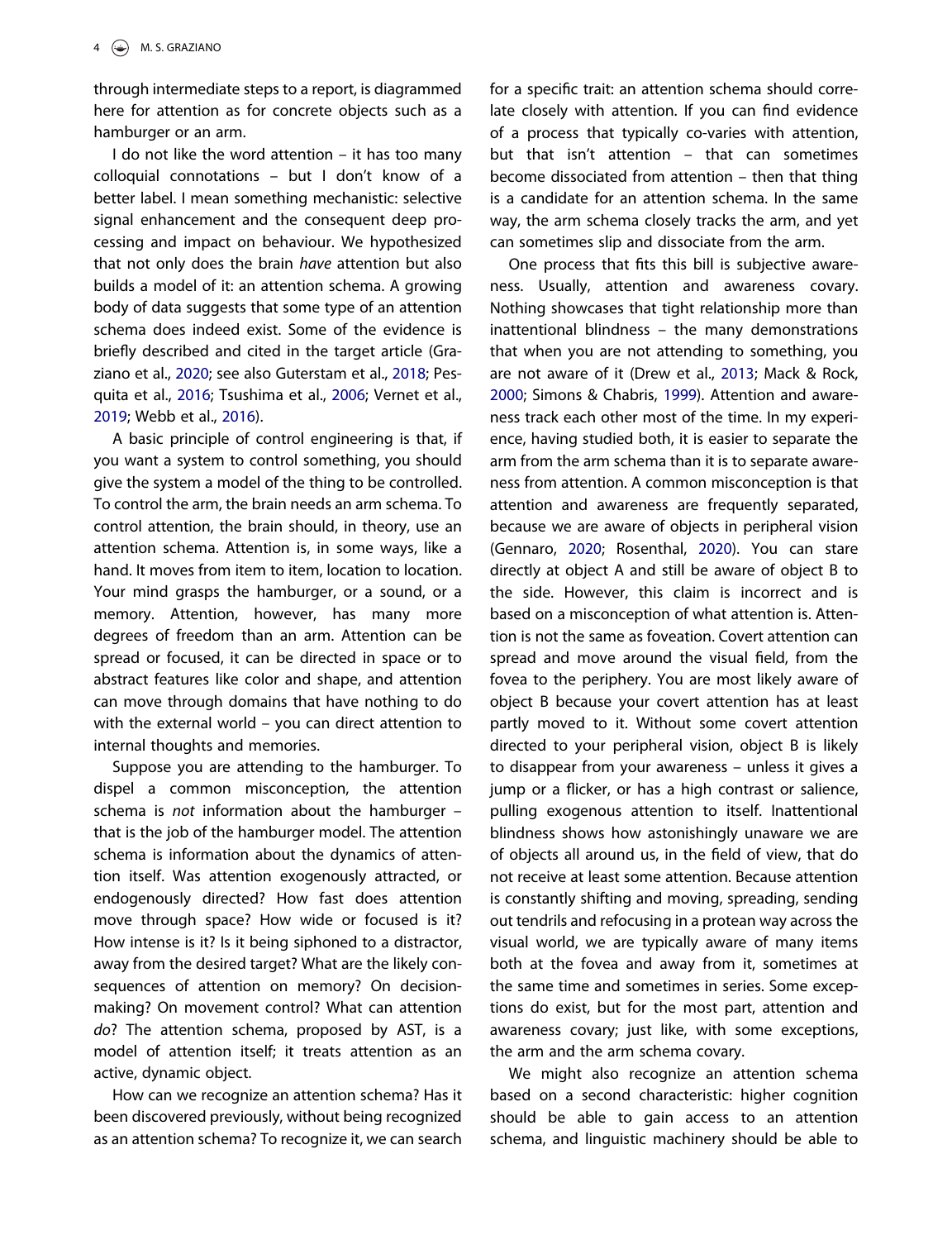verbally report on it (as diagrammed in [Figure 1D](#page-2-0)). Moreover, when we do think about it and report on it, because we're drawing on the contents of a model, we should find ourselves describing something that superficially resembles attention but that is not exactly the same. What we describe should be a schematized version, lacking the microscopic physical details of real attention.

Again, awareness fits the bill. If you start with attention and ignore its physical details such as neurons, competition between signals, and specific brain areas, and instead give a kind of shell description of it, you'd be left with something suspiciously similar to awareness. That shell description would depict something ethereal in character because it has been stripped of the materialistic details; it would depict a magical mental possession of objects and ideas that gives us the ability to understand and react. This similarity between awareness and a detail-stripped depiction of attention is more completely described in a series of points in the target article (Graziano et al., [2020](#page-9-0)).

To me, there is very little wiggle room. If it walks like a duck and quacks like a duck, it's a duck. Awareness walks and quacks like an attention schema. Or rather, we *intuit* that we have awareness, we think we have awareness, and we say we have awareness, because the brain has an attention schema, higher cognitive access to that model, and a linguistic output. AST explains why we intuit and think and say we have awareness, why awareness superficially resembles attention, and why awareness tracks attention at least as closely as the arm schema tracks the arm.

The attention schema does not contain all of consciousness – and yet it contains a crucial piece. To understand what I mean, imagine being aware of the sight of a hamburger; or aware of the sound of a bird; aware of your arm; aware of thinking that  $2 + 2$  $= 4$ ; aware of your own rich memories of yesterday; aware of happiness. Now consider what is common across all those instances of awareness. None of the details are the same, none of the content. Some of those instances involve self-awareness and some involve sensory awareness of the outside world. What is common, in each case, is a subjective experience of something. The sheen of experience, the essence of awareness, the seeming inner eye, the inner feel, is the same. In AST, the attention schema

is the information set that tells the system that a property of subjective experience is present. One might say it depicts "experienceness" if such a word is allowed. In the statement, "I am aware of X", the attention schema supplies the information behind the "am aware of" part. Other models supply the vast sets of information behind the "I" and the "X" part.

Consider the case of the hamburger ([Figure 1](#page-2-0)C). The brain constructs a model of the burger, in rich detail. The burger is attended, such that the visual model is enhanced in signal strength and can affect cognition and language. As a result, the machine can report the presence of a burger and describe its details. In AST, a model of attention [\(Figure 1D](#page-2-0)) supplies the extra information on the basis of which the machine can claim to have a subjective, what-itfeels-like component superadded to the visual details. One might say the visual qualia of the burger's colour and shape lie at the union of the burger model and the attention schema. Or, more precisely, the system thinks and claims to have a specific burger quale because higher cognition and speech are drawing on the information contained in that combination of the visual model and the attention schema.

## Concern 1: But isn't consciousness real?

Of the three concerns that I outlined at the start of this piece, the first was that AST denies conscious experience rather than explaining it. That concern, which has been expressed in many ways by many people, could be put like this: "I have a subjective, conscious experience. It's real; it's the feeling that goes along with my brain's processing of at least some things. I say I have it and I think I have it because, simply, I do have it. Let us accept its existence and stop quibbling about illusions. Our primary question as consciousness researchers is: how is that inner feeling generated?"

That approach, as ubiquitous and as tempting as it sounds, is logically incorrect. It naïvely mishandles the multi-step relationship between having something and thinking you have it. To explain why it is incorrect, let us start with a premise and see where it leads us. Suppose the brain has a real consciousness. Logically, the reason why we intuit and think and say we have consciousness is not because we actually have it, but must be because of something else; it is because the brain contains information that describes us having it. Moreover, given the limitations on the brain's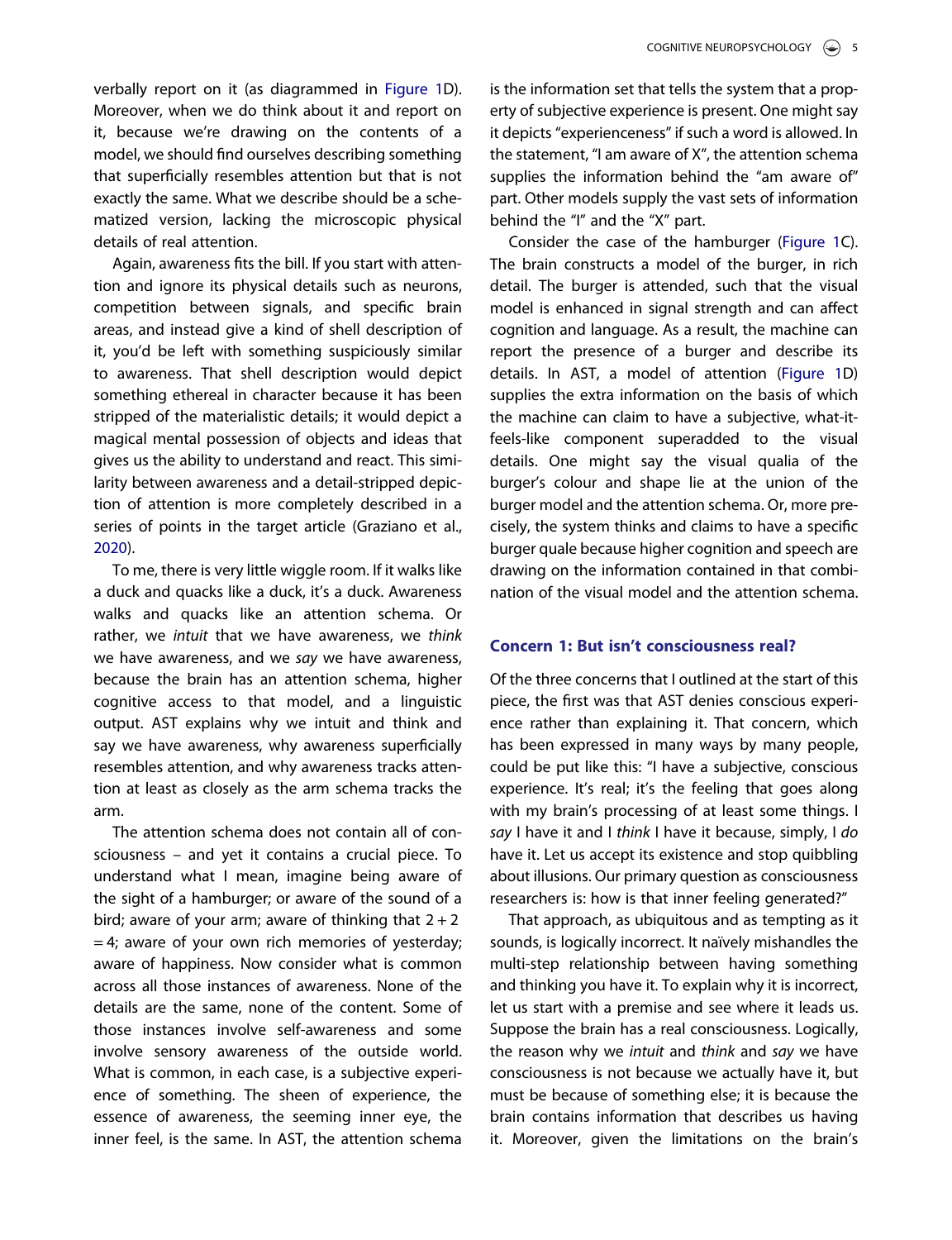<span id="page-6-0"></span>ability to model anything in perfect detail, one must accept that the consciousness we intuit and think and say we have is going to be different from the consciousness that we actually have. Similar, perhaps, but different, just as the arm schema differs from the arm that we actually have. I will make the strong claim here that this statement – the consciousness we think we have is different from, simpler than, and more schematic than, the consciousness we actually have – is necessarily correct. Any rational, scientific approach must accept that conclusion. The bane of consciousness theorizing is the naïve, mistaken conflation of what we actually have with what we think we have.

The attention schema theory systematically unpacks the difference between what we actually have and what we think we have. In AST, we really do have a base reality to consciousness: we have attention – the ability to focus on external stimuli and on internal constructs, and by focusing, process information in depth and enable a coordinated reaction. We have an ability to grasp something with the power of our biological processor. Attention is physically real. It's a real process in the brain, made out of the interactions of billions of neurons. The brain not only uses attention, but also constructs information about attention – a model of attention. The central hypothesis of AST is that, by the time that information about attention reaches the output end of the pathway (the right side of [Figure 1](#page-2-0)), we're claiming to have a semi-magical essence inside of us – conscious awareness. The brain describes attention as a semi-magical essence because the mechanistic details of attention have been stripped out of the description. AST, therefore, offers a specific hypothesis about the relationship between the consciousness we think we have and the consciousness we actually have.

In our target article, we used the terminology of iconsciousness (the consciousness we objectively and physically have) and m-consciousness (the model of i-consciousness, the mental essence that we intuit and think and say we have). The point of that terminology is to explicitly make the link between the real object and the information about it in our intuition, cognition and speech.

Many of the commentaries on the target article suggested that m-consciousness can be mapped onto phenomenal consciousness and i-consciousness onto access consciousness (Brown & LeDoux, [2020;](#page-9-0) Frankish, [2020](#page-9-0); Gennaro, [2020](#page-9-0); Masciari & Carruthers, [2020](#page-10-0); Vernet et al., [2020\)](#page-10-0). The two terminologies are similar, and I admit that, for clarity, we should have more explicitly compared the two, although we did explicitly acknowledge that other researchers used terminology different from ours. We chose to use our own terminology to avoid confusion or hidden assumptions that might attach to previous terminology. Access consciousness is the higher cognitive access to and manipulation of information in the brain, although it was originally not necessarily precisely defined and thus there is room for debate about the exact meaning (Block, [1996\)](#page-9-0). In the present account, i-consciousness is attention. It is a specific type of information processing inside the brain characterized by selective enhancement of signals and enhanced broadcasting of information around the brain (the global workspace). Our i-consciousness is therefore a more limited or specifically defined process than the range of cognitive processes sometimes assigned to access consciousness. Phenomenal consciousness is supposed to be an essentially non-physical, personal experience (Block, [1996](#page-9-0)). Our m-consciousness is closely related. It is a construct, a kind of convenient if imperfect picture the brain builds, to usefully represent i-consciousness. In order to present our own specific argument as clearly as possible, we used our own terminology.

Some of the commentaries suggested that i-consciousness is not consciousness, has nothing to do with consciousness, and shouldn't be labelled as such (e.g., Blackmore, [2020](#page-9-0); Rosenthal, [2020\)](#page-10-0). Other commentaries were in agreement with us that i-consciousness is the "real" or "objective" consciousness inside us (e.g., Panagiotaropoulos et al., [2020;](#page-10-0) Romo & Rossi-Pool, [2020](#page-10-0)). The central point of AST is the close relationship between i-consciousness and mconsciousness, and that is why we used the same word to refer to both. Imagine you spend a lifetime living in a house, where a picture of your house hangs on the living room wall. Somehow, through all the years, you haven't noticed that the picture is a representation of the house. Now, to your confusion, I'm telling you that they correspond. You have a real house (r-house) and a picture house (p-house). You have a real consciousness (i-consciousness) and a picture of it that the brain constructs for itself (m-consciousness). That is the heart of AST. Those who argue that i-consciousness is not really consciousness, and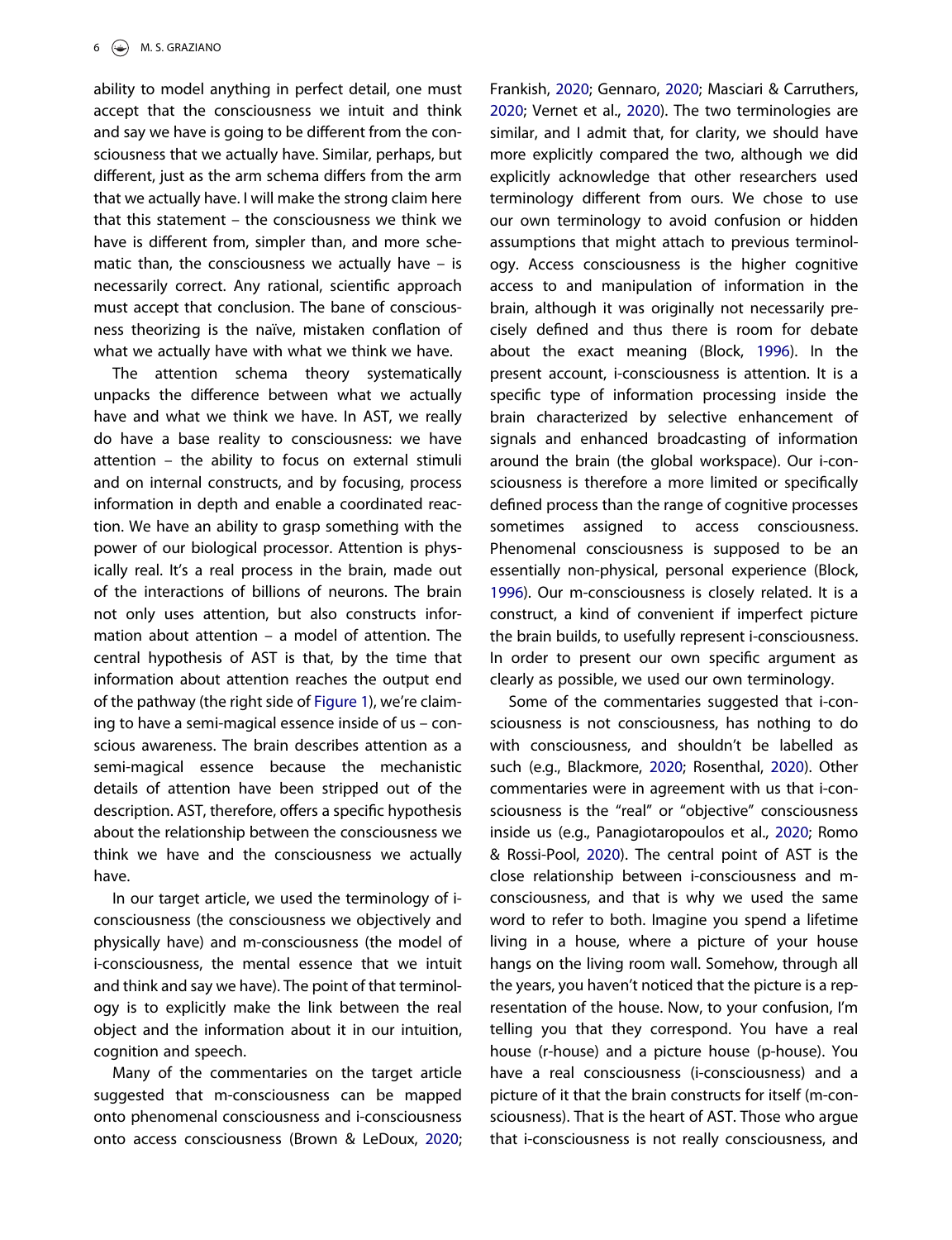wonder why we labelled it that way, miss the point of AST, which is precisely that i-consciousness is the real entity from which reports of m-consciousness derive.

### Concern 2: But isn't consciousness an illusion?

The second concern that I outlined at the start of the article is about AST as an illusionist theory (e.g., Blackmore, [2020;](#page-9-0) Dennett, [2020;](#page-9-0) Frankish, [2020\)](#page-9-0). Illusionist theories emphasize how subjective awareness does not really exist – the brain tricks itself into thinking it has it. Obviously, AST aligns with that perspective. So why not more forcefully admit that AST is an illusionist theory? The reason is that the word "illusion" turns the focus away from the most important concept in AST.

If I say, "I have an arm", and I am not an amputee, then I am not suffering an illusion. I really do have an arm. If I look at a real hamburger and say, "There's a burger", I'm not suffering an illusion; it represents a real burger. Nobody uses the word "illusion" to refer to those instances, even though the brain's models of the arm and the burger are mere caricatures. According to AST, when I say, "I have awareness", I really do have the base reality; I have attention. Calling consciousness an illusion obscures the central point of AST, the importance of attention as the base reality. Awareness is not merely the brain tricking itself. In AST, awareness is a functional account of attention, modified and simplified to fit data constraints.

I do not mean to attack the illusionist perspective. Many illusionist philosophers would look at my account of AST and say, "that's exactly what we mean by consciousness as an illusion. Some aspects of consciousness are a distorted internal account of what we actually have". For that reason, I do not mind if people call AST an illusionist theory. To me, however, the illusionist language sounds unnecessarily dismissive of m-consciousness. The point of AST is to do the opposite – to emphasize the usefulness of m-consciousness as a quick-and-dirty model of iconsciousness. Rather than say that consciousness is an illusion, I would say m-consciousness is a caricature. One defining property of a caricature is that it implies a real object that is being caricatured. A second defining property is that it is a simplification and distortion of the object being caricatured. A third property is that a caricature is made for a reason – it is typically put to some kind of use. To say, "mconsciousness is a caricature of attention", as a slogan, may have less of a rhetorical ring than, "consciousness is an illusion", but it much more closely captures AST.

#### Concern 3: Why the focus on attention?

The third and most common concern is: why does AST link consciousness specifically to an attention schema (Frankish, [2020](#page-9-0); Gennaro, [2020](#page-9-0); Lane, [2020;](#page-9-0) Metzinger, [2020](#page-10-0); Panagiotaropoulos et al., [2020](#page-10-0); Prinz, [2020\)](#page-10-0)? Why not a memory schema? Or a decision-making schema? Or a mental imagery schema? Or a response schema? Why not just say: consciousness is a mind schema?

I agree with the general idea. The brain must model many aspects of itself. If by "consciousness" you mean the broader content in the mind, then, of course, consciousness contains models of many things far beyond attention. AST, however, deals in one specific component that plays a special role. It is as if, in explaining how a car works, we decided today to focus on the central role of the spark plugs, without dismissing the importance of the rest of engine.

To return to a point made earlier in this piece, all instances of consciousness share a feature: experience. Whether self-awareness or awareness of external stimuli, whether memory or sight or pain, why do we attach "experienceness" to all of these instances? AST does not address what makes experiences richly different from each other. It addresses the commonality, the overarching claim to subjective experience.

The reason why the theory links awareness specifically to attention is straightforward. As noted in the previous sections, subjective awareness resembles attention in almost all its superficial, general properties, its dynamics and consequences. It also correlates moment-by-moment with attention. Almost always, what you attend to, you're aware of, and what you're not attending to, you're not aware of. Awareness does not correspond in the same way to any other function that I know of – not to memory, or emotion, or decision-making or mental imagery. We can sometimes be aware of those things. But those items do not covary with awareness. The idea of a response schema (Frankish, [2020](#page-9-0)) is excellent. The idea of schemas for other internal processes (Panagiotaropoulos et al., [2020](#page-10-0); Prinz, [2020\)](#page-10-0) is exactly right. When people make the claim, "I am aware of X", they surely rely on a model of the "I" component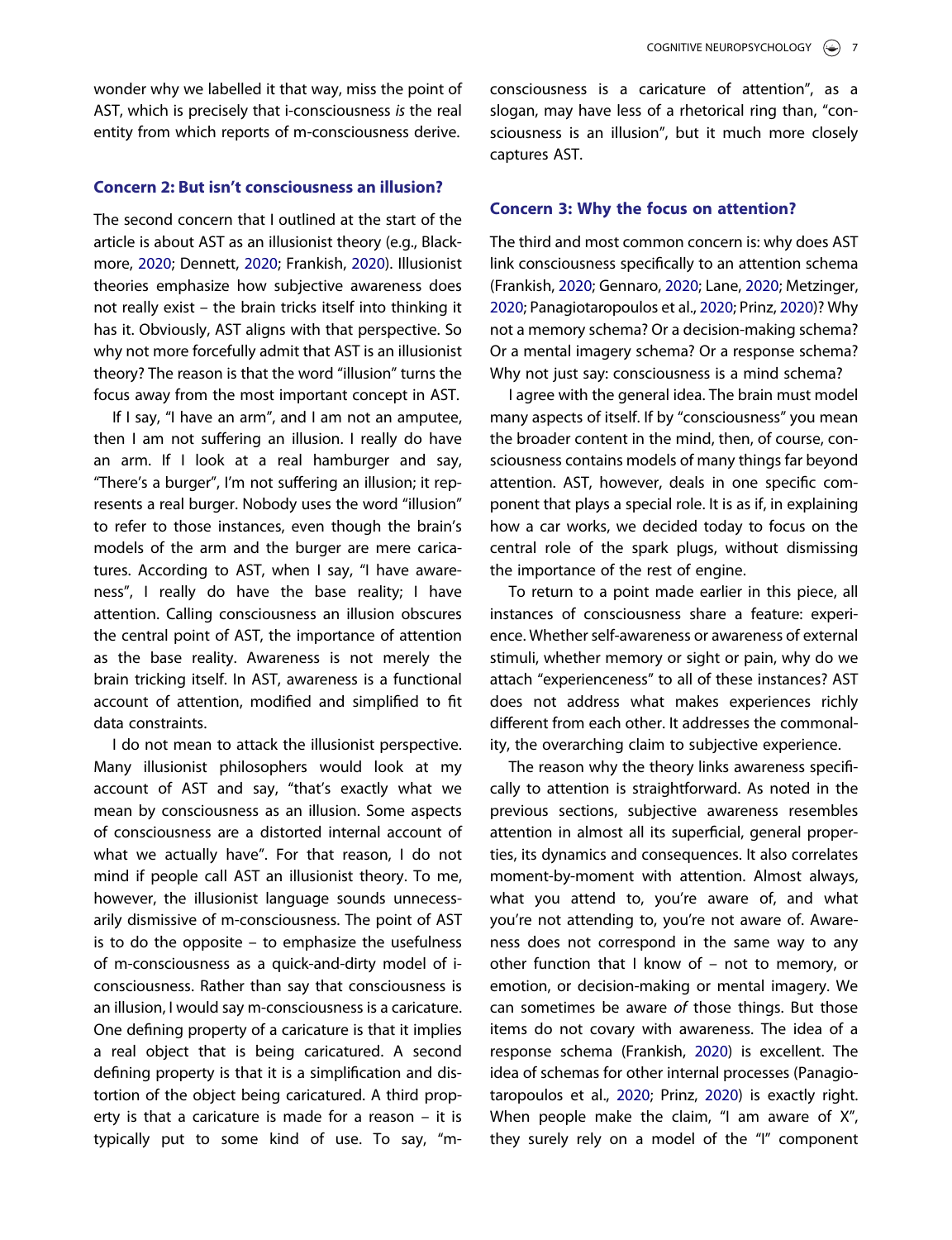<span id="page-8-0"></span>(Lane, [2020](#page-9-0)). The brain must construct many other self-schemas and we should study them as part of the fabric of consciousness. But awareness has a special relationship to attention. As the arm schema tracks the arm, so awareness tracks attention.

One of the common ways to try to knock down AST is to point out situations in which awareness does not correspond to focused attention on an external stimulus, and then to argue that, therefore, awareness cannot be a model of attention. That counterargument is incorrect. First, attention can be directed to internal states as well as to external stimuli. Whatever it is you are aware of, chances are good that you are also directing some attention to it. Second, the theory does not require that awareness and attention always match. That would be like arguing the arm schema does not represent the arm because one can find cases in which the two do not match, such as the case of the phantom limb. Of course the arm schema and the arm can sometimes be dissociated – that is how we know about the existence of the arm schema. Just so, of course awareness and attention should dissociate, perhaps especially in fringe situations like the edge of sleep, meditation or drug-induced states, when the normal mechanism slips. The crucial experimental evidence is not that awareness and attention are always in lock-step, and not that attention is proven to be necessary or sufficient for awareness, but that awareness closely tracks attention with relatively little slippage, much as any model in the brain tracks the thing it models. One of the few facts about awareness that has overwhelming experimental support, as noted above, is that attention and awareness closely – but not perfectly – covary.

I noted above that AST was something like the spark-plug theory of how an engine works. It addresses an important component of the machine without dismissing the importance of the rest of engine. AST says that consciousness depends on a particular piece, an attention schema, plugged into the larger system. That piece does not contain the contents of consciousness. The brain must also construct models of color, pain, emotion, self, memory, response and many other items. The attention schema is the piece that allows us to intuit and think and say, "And subjective experience is also present". Without that piece added to the larger system, the very idea of subjective experience would become

irrelevant to us. We would not even know what it is, and would not be able to attribute it to ourselves.

## Is an attention schema evolutionarily old or unique to humans?

In the final sections, I will address two specific questions that arose in the commentaries. First, do nonhuman animals have an attention schema (Dennett, [2020](#page-9-0))? Here I will take a definite stand: yes. Many must, or they would be unable to control their attention in basic and necessary ways. Any creature that can endogenously direct attention must have some kind of attention schema, and good control of attention has been demonstrated in a range of animals including mammals and birds (e.g., Desimone & Duncan, [1995;](#page-9-0) Knudsen, [2018](#page-9-0); Moore & Zirnsak, [2017\)](#page-10-0). My guess is that most mammals and birds have some version of an attention schema that serves an essentially similar function, and contains some of the same information, as ours does. Just as other animals must have a body schema or be condemned to a flailing uncontrolled body, they must have an attention schema or be condemned to an attention system that is purely at the mercy of every new sparkling, bottom-up pull on attention. To control attention endogenously implies an effective controller, which implies a control model.

Therefore, in AST, just as animals "know" about their own bodies in some deep intuitive sense via their body schemas, they also "know" about a subjective experience inside of them (a detail-poor depiction of their attentional state) via an attention schema. They may, however, lack higher cognitive levels of reflection on those deeper models.

Dennett ([2020](#page-9-0)) suggests that only humans need an attention schema and that dogs do not. I think perhaps the difference in opinion here relates to higher level and lower level models. Humans undoubtedly have layers of higher cognitive models, myths and beliefs and cultural baggage. Much of the ghost mythology that we discussed in our target article (Graziano et al., [2020](#page-9-0)) is presumably unique to humans, exactly as Dennett suggests. But in AST, many of these human beliefs stem from, or are cultural elaborations of, a deeper model that is built into us and many other animals – an intrinsic model of attention.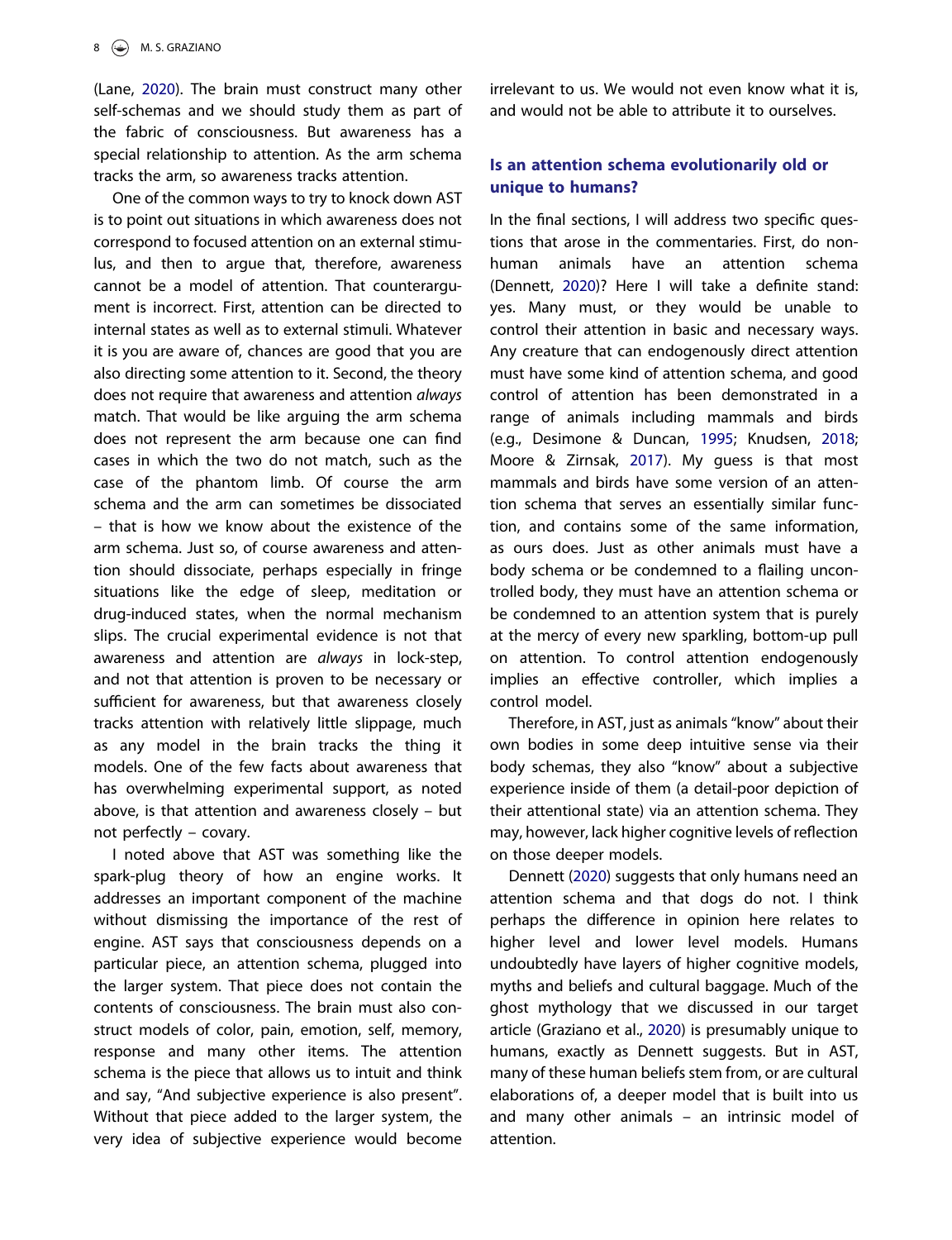# <span id="page-9-0"></span>Is the attention schema really a higher-order thought?

Some of the commentaries asked whether an attention schema is really an example of a higher-order thought (Brown & LeDoux, 2020; Frankish, 2020; Gennaro, 2020; Rosenthal, [2020\)](#page-10-0). I agree with most of these commentaries that, yes, an attention schema is a kind of higher-order thought, although AST is not typical of most higher-order thought theories.

The ambiguity might stem partly from two different ways to think about higher order. Consider again the burger in [Figure 1\(](#page-2-0)C). The visual system constructs a lower-order, perception-type representation. Some of the information in that representation might then reach higher cognition. Here, lower and higher are being used in a specific way: lower is automatic, obligatory, fixed, perceptual, probably represented in sensory brain areas. Higher is flexible and cognitive, intentional, probably represented partly in prefrontal cortex. But this type of "lower" and "higher" is not the same as in the higher-order thought theory. There, a higher-order thought is meta information – information about how information is handled in the brain.

In AST, the attention schema is higher-order in the sense that it is a representation of attention. It is a representation of how information in handled in the brain. But it is also lower-order in a sense. Note that in [Figure 1,](#page-2-0) it is diagrammed at the same level as the visual model of the burger and the arm schema. A person can't intellectually choose to construct an attention schema, and can't choose not to; it is automatic and obligatory, and higher cognition has partial access to it. This ambiguity, in which the attention schema is higher-order in one sense and lowerorder in another, is one way in which AST differs from at least some formulations of the higher-order thought theory.

Another difference between AST and many versions of the higher-order thought theory lies in the core explanation of consciousness. In some higherorder thought formulations, awareness or qualia are enabled or lit up when lower-order representations become the target of higher-order thoughts. In those formulations, the higher-order thought theory does not really explain consciousness so much as hypothesize that a mystery of consciousness is switched on under certain circumstances. In AST, conscious experience does not light up or emerge in that manner. The process is fundamentally different. As diagrammed in [Figure 1,](#page-2-0) the physical phenomenon of attention is modelled imperfectly by an attention schema. Following from that model, we intuit, think, and claim to have a subjective experience.

### Disclosure statement

No potential conflict of interest was reported by the author(s).

### **References**

- Blackmore, S. [\(2020\)](#page-1-0). But AST really is illusionism. Cognitive Neuropsychology. [Epub ahead of print].
- Block, N. ([1996](#page-6-0)). How can we find the neural correlates of consciousness? Trends in Neuroscience, 19(11), 456–459. [https://](https://doi.org/10.1016/S0166-2236(96)20049-9) [doi.org/10.1016/S0166-2236\(96\)20049-9](https://doi.org/10.1016/S0166-2236(96)20049-9)
- Brown, R., & LeDoux, J. ([2020](#page-1-0)). Higher order memory schemas and conscious experience. Cognitive Neuropsychology. [Epub ahead of print].
- Dennett, D. [\(2020\)](#page-1-0). On track to a standard model. Cognitive Neuropsychology. [Epub ahead of print].
- Desimone, R., & Duncan, J. [\(1995\)](#page-8-0). Neural mechanisms of selective visual attention. Annual Review of Neuroscience, 18(1), 193-222. [https://doi.org/10.1146/annurev.ne.18.030195.](https://doi.org/10.1146/annurev.ne.18.030195.001205) [001205](https://doi.org/10.1146/annurev.ne.18.030195.001205)
- Drew, T., Võ, M. L., & Wolfe, J. M. ([2013\)](#page-4-0). The invisible gorilla strikes again: Sustained inattentional blindness in expert observers. Psychological Science, 24(9), 1848-1853. [https://](https://doi.org/10.1177/0956797613479386) [doi.org/10.1177/0956797613479386](https://doi.org/10.1177/0956797613479386)
- Frankish, K. [\(2020\)](#page-1-0). Consciousness, attention, and response. Cognitive Neuropsychology. [Epub ahead of print].
- Gennaro, R. [\(2020\)](#page-1-0). Cognitive Neuropsychology. [Epub ahead of print].
- Graziano, M. S. A., Guterstam, A., Bio, B. J., & Wilterson, A. I. [\(2020\)](#page-1-0). Toward a standard model of consciousness: Reconciling the attention schema, global workspace, higher-order thought, and illusionist theories. Cognitive Neuropsychology. [Epub ahead of print].
- Guterstam, A., Kean, H. H., Webb, T. W., Kean, F. S., & Graziano, M. S. A. ([2018\)](#page-4-0). Implicit model of other people's visual attention as an invisible, force-carrying beam projecting from the eyes. Proceedings of the National Academy of Sciences, U. S. A., 116(1), 328–333. [https://doi.org/10.](https://doi.org/10.1073/pnas.1816581115) [1073/pnas.1816581115](https://doi.org/10.1073/pnas.1816581115)
- Knudsen, E. I. ([2018\)](#page-8-0). Neural circuits that mediate selective attention: A comparative perspective. Trends in Neurosciences, 41(11), 789–805. [https://doi.org/10.1016/j.](https://doi.org/10.1016/j.tins.2018.06.006) [tins.2018.06.006](https://doi.org/10.1016/j.tins.2018.06.006)
- Lane, T. [\(2020](#page-1-0)). Somebody is home. Cognitive Neuropsychology. [Epub ahead of print].
- Mack, A., & Rock, I. [\(2000\)](#page-4-0). Inattentional blindness. MIT press.